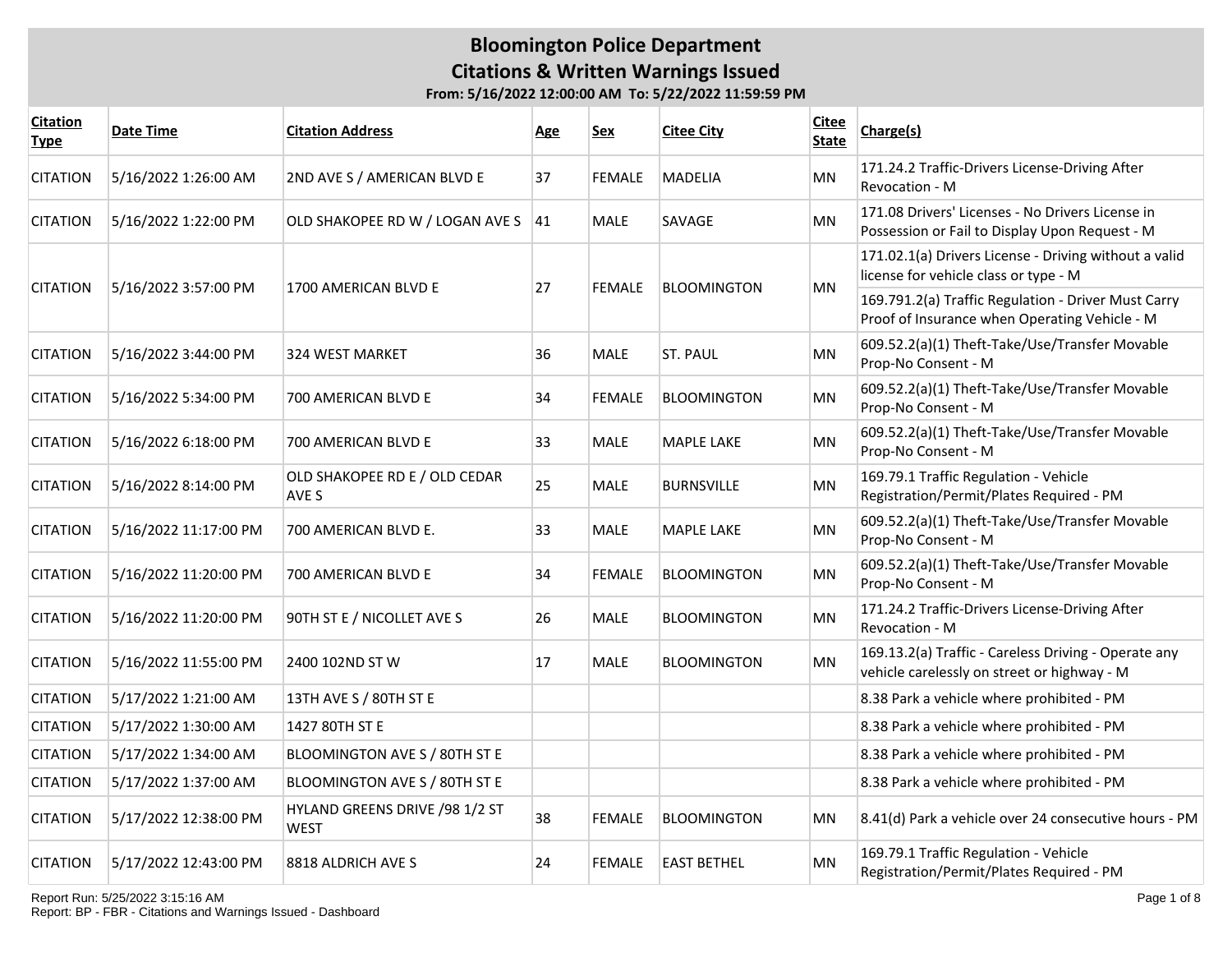| <b>CITATION</b> | 5/17/2022 12:51:00 PM | 84TH ST W / MORRIS AVE S                    | 34 | <b>FEMALE</b> | <b>INVER GROVE</b><br><b>HEIGHTS</b> | <b>MN</b> | 169.20.3(b) Traffic Regulation - Driver Fails to Stop for<br>STOP Sign. - PM      |
|-----------------|-----------------------|---------------------------------------------|----|---------------|--------------------------------------|-----------|-----------------------------------------------------------------------------------|
|                 |                       |                                             |    |               |                                      |           | 609.52.2(a)(1) Theft-Take/Use/Transfer Movable<br>Prop-No Consent - M             |
|                 |                       |                                             |    |               |                                      |           | 609.506.1 Give Peace Officer False<br>Name/Birthdate/ID Card - M                  |
| <b>CITATION</b> | 5/17/2022 1:27:00 PM  | 4000 SOUTHWEST CT                           | 34 | <b>MALE</b>   | <b>SAINT PAUL</b>                    | ΜN        | 609.487.6 Fleeing a Peace Officer By a Means Other<br>Than a Motor Vehicle - M    |
|                 |                       |                                             |    |               |                                      |           | 609.50.1(2) Obstruct Legal Process-Interfere w/Peace<br>Officer - M               |
| <b>CITATION</b> | 5/17/2022 2:48:00 PM  | 8208 18TH AVE S                             | 19 | <b>MALE</b>   | <b>BURNSVILLE</b>                    | <b>MN</b> | 8.41(d) Park a vehicle over 24 consecutive hours - PM                             |
| <b>CITATION</b> | 5/17/2022 3:02:00 PM  | 700 AMERICAN BLVD E                         | 30 | <b>FEMALE</b> | <b>LITTLE CANADA</b>                 | <b>MN</b> | 609.52.2(a)(1) Theft-Take/Use/Transfer Movable<br>Prop-No Consent - M             |
| <b>CITATION</b> | 5/17/2022 1:27:00 PM  | 324 WEST MARKET                             | 16 | <b>MALE</b>   | <b>COLUMBIA HEIGHTS</b>              | MN        | 609.52.2(a)(1) Theft-Take/Use/Transfer Movable<br>Prop-No Consent - M             |
| <b>CITATION</b> | 5/17/2022 5:17:00 PM  | AMERICAN BLVD E / 12TH AVE S                | 55 | <b>MALE</b>   | <b>MINNEAPOLIS</b>                   | MN        | 171.24.1 Traffic-Drivers License-Driving After<br>Suspension - M                  |
| <b>CITATION</b> | 5/17/2022 5:57:00 PM  | 8001 33RD AVE S APT: C646                   | 33 | MALE          | MINNEAPOLIS                          | MN        | 609.224.1(2) Assault-5th Deg-Inflict or Attempt Bodily<br>Harm - M                |
| <b>CITATION</b> | 5/17/2022 6:11:00 PM  | 600 98TH ST W APT: 1 PUBLIC                 | 30 | <b>MALE</b>   | <b>BROOKLYN PARK</b>                 | MN        | 609.50.1(2) Obstruct Legal Process-Interfere w/Peace<br>Officer - M               |
| <b>CITATION</b> | 5/17/2022 7:39:00 PM  | 200 WEST MARKET                             | 18 | <b>MALE</b>   | MINNEAPOLIS                          | MN        | 609.52.2(a)(1) Theft-Take/Use/Transfer Movable<br>Prop-No Consent - M             |
| <b>CITATION</b> | 5/17/2022 11:52:00 PM | OLD SHAKOPEE RD W / UPTON AVE S 23          |    | <b>MALE</b>   | <b>BLOOMINGTON</b>                   | MN        | 169.797.2 Traffic Regulation-Uninsured Vehicle-<br>Owner Violation - M            |
| <b>CITATION</b> | 5/18/2022 8:51:00 AM  | AMERICAN BLVD W / FRANCE AVE S              | 29 | <b>FEMALE</b> | PLYMOUTH                             | <b>MN</b> | 171.24.3 Traffic-Drivers License-Driving After<br>Cancellation - M                |
|                 |                       |                                             |    |               |                                      |           | 169.79.1 Traffic Regulation - Vehicle<br>Registration/Permit/Plates Required - PM |
| <b>CITATION</b> | 5/18/2022 11:37:00 AM | 106TH ST W / BLOOMINGTON FERRY<br><b>RD</b> | 51 | <b>FEMALE</b> | <b>BLOOMINGTON</b>                   | MN        | 169.79.1 Traffic Regulation - Vehicle<br>Registration/Permit/Plates Required - PM |
| <b>CITATION</b> | 5/18/2022 2:28:00 PM  | PORTLAND AVE S / AMERICAN BLVD E 52         |    | <b>FEMALE</b> | <b>RICHFIELD</b>                     | MN        | 171.24.2 Traffic-Drivers License-Driving After<br>Revocation - M                  |
| <b>CITATION</b> | 5/18/2022 3:21:00 PM  | BLOOMINGTON AVE S / 80TH ST E               | 27 | <b>FEMALE</b> | <b>BROOKLYN PARK</b>                 | MN        | 169.79.1 Traffic Regulation - Vehicle<br>Registration/Permit/Plates Required - PM |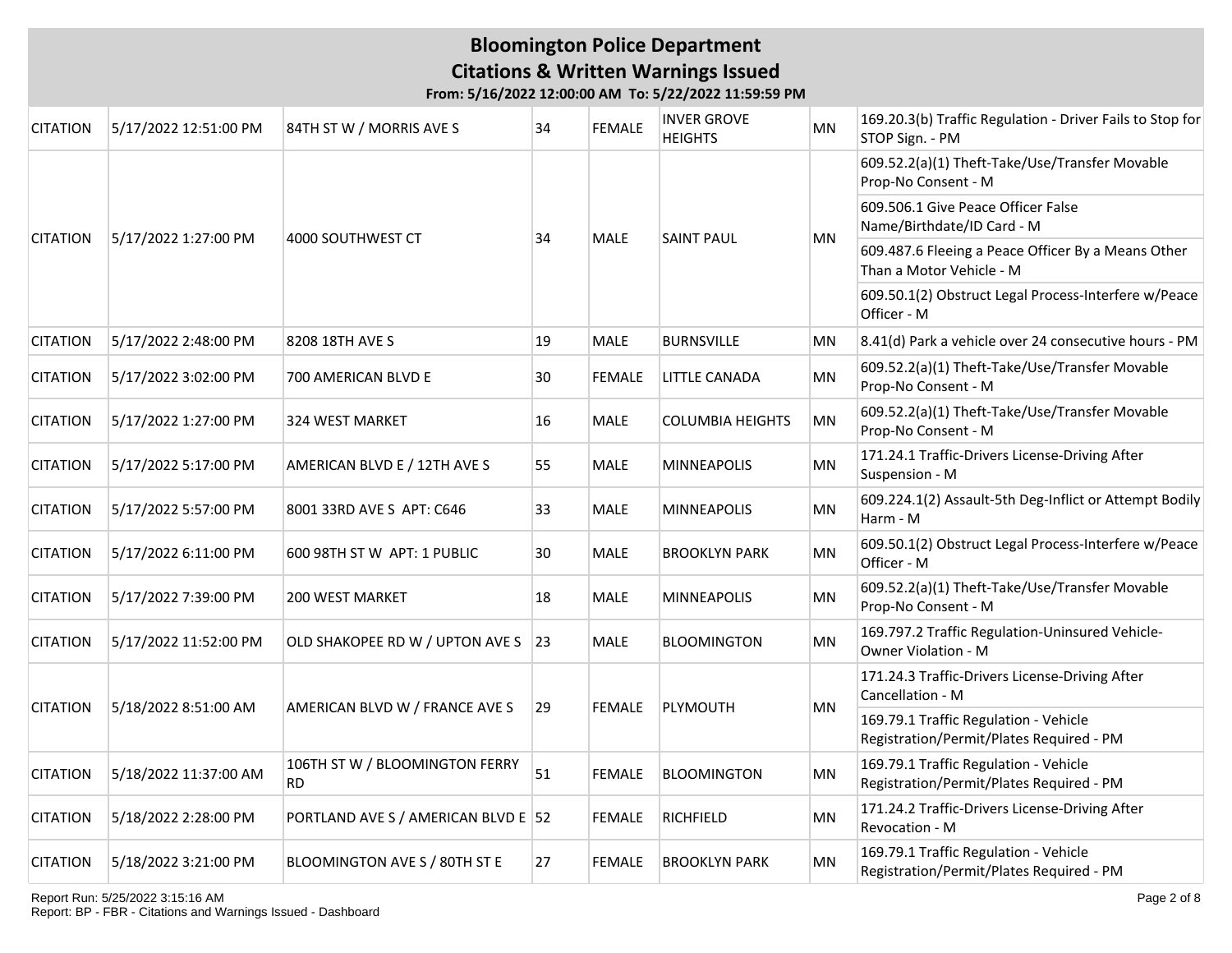| <b>CITATION</b> | 5/18/2022 3:21:00 PM  | BLOOMINGTON AVE S / 80TH ST E               | 27 | <b>FEMALE</b> | <b>BROOKLYN PARK</b> | MN        | 8.38 Park a vehicle where prohibited - PM                                                                                           |
|-----------------|-----------------------|---------------------------------------------|----|---------------|----------------------|-----------|-------------------------------------------------------------------------------------------------------------------------------------|
| <b>CITATION</b> | 5/18/2022 3:27:00 PM  | 80TH ST E / BLOOMINGTON AVE S               | 41 | <b>MALE</b>   | <b>BLOOMINGTON</b>   | MN        | 8.38 Park a vehicle where prohibited - PM                                                                                           |
| <b>CITATION</b> | 5/18/2022 6:04:00 PM  | 102ND ST W / WENTWORTH AVE S                | 21 | <b>MALE</b>   | <b>BLOOMINGTON</b>   | MN        | 169.14.2(a) Traffic - Speeding - Exceed Limit - PM                                                                                  |
| <b>CITATION</b> | 5/18/2022 8:32:00 PM  | 700 AMERICAN BLVD E                         | 25 | <b>MALE</b>   | <b>DES MOINES</b>    | IA        | 609.52.2(a)(1) Theft-Take/Use/Transfer Movable<br>Prop-No Consent - M                                                               |
| <b>CITATION</b> | 5/19/2022 1:49:00 AM  | 90TH ST W / PENN AVE S                      | 34 | <b>MALE</b>   | <b>BROOKLYN PARK</b> | <b>MN</b> | 171.24.1 Traffic-Drivers License-Driving After<br>Suspension - M                                                                    |
| <b>CITATION</b> | 5/19/2022 7:59:00 AM  | 98TH ST W / GARFIELD AVE S                  | 38 | <b>MALE</b>   | <b>MINNEAPOLIS</b>   | MN        | 171.24.1 Traffic-Drivers License-Driving After<br>Suspension - M                                                                    |
| <b>CITATION</b> | 5/19/2022 8:29:00 AM  | OLD SHAKOPEE RD W / MORGAN AVE<br>S.        | 32 | <b>FEMALE</b> | <b>MINNEAPOLIS</b>   | MN        | 169.79.1 Traffic Regulation - Vehicle<br>Registration/Permit/Plates Required - PM                                                   |
| <b>CITATION</b> | 5/19/2022 9:52:00 AM  | 3913 OLD SHAKOPEE RD W                      | 27 | <b>MALE</b>   | <b>BLOOMINGTON</b>   | MN        | 8.14 Open ignition - unattended vehicle - PM                                                                                        |
| <b>CITATION</b> | 5/19/2022 10:04:00 AM | NEWTON AVE S & 101 ST W                     | 25 | <b>MALE</b>   | <b>BLOOMINGTON</b>   | MN        | 8.38 Park a vehicle where prohibited - PM                                                                                           |
| <b>CITATION</b> | 5/19/2022 10:49:00 AM | 82ND ST E / 10TH AVE S                      | 29 | <b>MALE</b>   | <b>MINNEAPOLIS</b>   | MN        | 21.301.06(m)(2)(A)(iv)(cc Parking/storage of non-<br>residential vehicle at single-family residential<br>property - Cargo truck - M |
|                 |                       |                                             |    |               |                      |           | 8.38 Park a vehicle where prohibited - PM                                                                                           |
| <b>CITATION</b> | 5/19/2022 12:05:00 PM | AMERICAN BLVD W / LYNDALE AVE S 45          |    | <b>FEMALE</b> | <b>MINNEAPOLIS</b>   | MN        | 168.09.4 Motor Vehicle Registration - Operate<br>Vehicle With Expired Registration - M                                              |
| <b>CITATION</b> | 5/19/2022 12:37:00 PM | XERXES AVE S / OLD SHAKOPEE RD W   18       |    | <b>MALE</b>   | <b>BLOOMINGTON</b>   | MN        | 169.20.2 Traffic Regulation - Driver Turning Left Fails<br>to Yield Right of Way to Oncoming Traffic - PM                           |
| <b>CITATION</b> | 5/19/2022 12:42:00 PM | LINDAU LN / MOA GATE 3                      | 42 | <b>MALE</b>   | <b>FRIDLEY</b>       | <b>MN</b> | 171.24.2 Traffic-Drivers License-Driving After<br>Revocation - M                                                                    |
| <b>CITATION</b> | 5/19/2022 12:59:00 PM | 24TH AVE S / AMERICAN BLVD E                | 29 | <b>MALE</b>   | <b>MINNEAPOLIS</b>   | <b>MN</b> | 171.24.3 Traffic-Drivers License-Driving After<br>Cancellation - M                                                                  |
| <b>CITATION</b> | 5/19/2022 1:18:00 PM  | 90TH ST E / PORTLAND AVE S                  | 55 | <b>FEMALE</b> | <b>SHAKOPEE</b>      | MN        | 168.09.4 Motor Vehicle Registration - Operate<br>Vehicle With Expired Registration - M                                              |
| <b>CITATION</b> | 5/19/2022 1:31:00 PM  | 106TH ST W / BLOOMINGTON FERRY<br><b>RD</b> | 72 | MALE          | <b>BLOOMINGTON</b>   | MN        | 169.20.3(b) Traffic Regulation - Driver Fails to Stop for<br>STOP Sign. - PM                                                        |
| <b>CITATION</b> | 5/19/2022 1:31:00 PM  | 8832 OAKLAND AVENUE S                       |    |               |                      |           | 21.301.06(m)(2)(A)(iv)(cc Parking/storage of non-<br>residential vehicle at single-family residential<br>property - Cargo truck - M |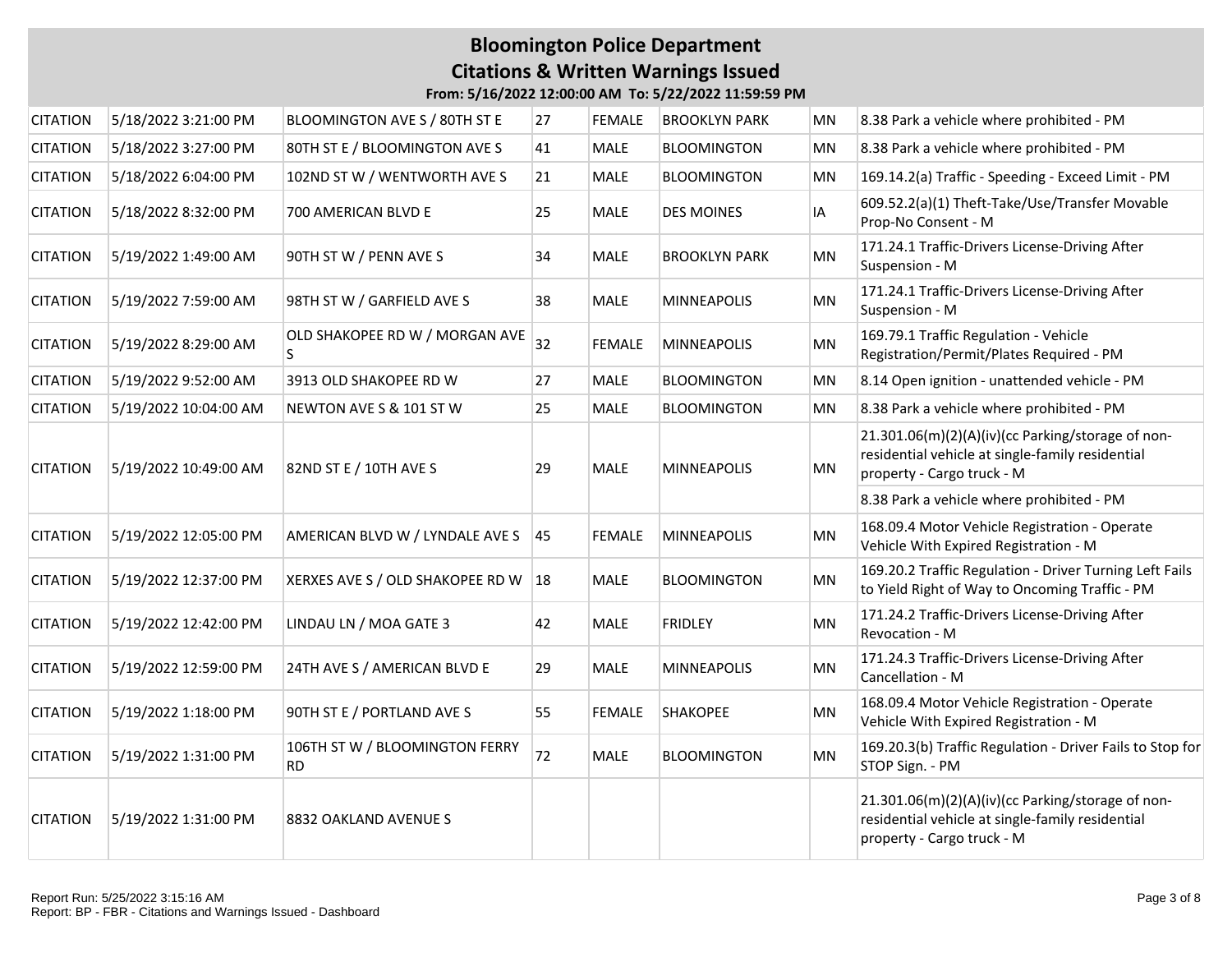#### **Bloomington Police Department Citations & Written Warnings Issued From: 5/16/2022 12:00:00 AM To: 5/22/2022 11:59:59 PM**

| <b>CITATION</b> | 5/19/2022 1:40:00 PM  | 86TH ST W / LYNDALE AVE S       | 46 | MALE          | <b>BLOOMINGTON</b>  | MN        | 168.09.4 Motor Vehicle Registration - Operate<br>Vehicle With Expired Registration - M                  |
|-----------------|-----------------------|---------------------------------|----|---------------|---------------------|-----------|---------------------------------------------------------------------------------------------------------|
| <b>CITATION</b> | 5/19/2022 2:06:00 PM  | 94TH ST W / NORMANDALE BLVD     | 30 | <b>FEMALE</b> | <b>BLOOMINGTON</b>  | <b>MN</b> | 168.09.4 Motor Vehicle Registration - Operate<br>Vehicle With Expired Registration - M                  |
| <b>CITATION</b> | 5/19/2022 3:11:00 PM  | AMERICAN BLVD W / LYNDALE AVE S | 28 | <b>MALE</b>   | MINNEAPOLIS         | MN        | 169.79.1 Traffic Regulation - Vehicle<br>Registration/Permit/Plates Required - PM                       |
| <b>CITATION</b> | 5/19/2022 4:39:00 PM  | 8001 13TH AVENUE                | 54 | <b>MALE</b>   | EAGAN               | <b>MN</b> | 8.38 Park a vehicle where prohibited - PM                                                               |
| <b>CITATION</b> | 5/19/2022 4:59:00 PM  | 700 AMERICAN BLVD E             | 73 | <b>MALE</b>   | MINNEAPOLIS         | MN        | 609.52.2(a)(1) Theft-Take/Use/Transfer Movable<br>Prop-No Consent - M                                   |
| <b>CITATION</b> | 5/19/2022 5:49:00 PM  | AMERICAN BLVD W / PENN AVE S    | 31 | <b>MALE</b>   | <b>BLOOMINGTON</b>  | MN        | 169.79.1 Traffic Regulation - Vehicle<br>Registration/Permit/Plates Required - PM                       |
| <b>CITATION</b> | 5/19/2022 7:20:00 PM  | 90TH ST E / PORTLAND AVE S      | 26 | MALE          | <b>BLOOMINGTON</b>  | MN        | 171.24.1 Traffic-Drivers License-Driving After<br>Suspension - M                                        |
| <b>CITATION</b> | 5/19/2022 7:29:00 PM  | 824 98TH ST W                   | 32 | <b>FEMALE</b> | <b>RICHFIELD</b>    | <b>MN</b> | 8.43(b) Parked in a handicap zone without a parking<br>permit - M                                       |
| <b>CITATION</b> | 5/19/2022 7:40:00 PM  | 98TH ST W / LYNDALE AVE S       | 31 | <b>FEMALE</b> | <b>APPLE VALLEY</b> | MN        | 169.06.5(a)(3)(i) Traffic Regulations-Failure to stop<br>for traffic control signal - PM                |
| <b>CITATION</b> | 5/19/2022 7:53:00 PM  | 8100 24TH AVE S                 | 40 | <b>MALE</b>   | <b>MINNEAPOLIS</b>  | <b>MN</b> | 609.605.1(b)(8) Trespass-Return to Property Within<br>One Year - M                                      |
|                 | 5/19/2022 8:07:00 PM  | 81ST ST / 12TH AVE S            |    | <b>FEMALE</b> |                     |           | 169.444.2(a) Traffic Regulation - School Bus - Fail to<br>Stop - M                                      |
| <b>CITATION</b> |                       |                                 | 29 |               | <b>RICHFIELD</b>    | <b>MN</b> | 171.02.1(a) Drivers License - Driving without a valid<br>license for vehicle class or type - M          |
| <b>CITATION</b> | 5/19/2022 11:50:00 PM | 2625 OLD SHAKOPEE RD W          | 21 | <b>MALE</b>   | <b>BLOOMINGTON</b>  | MN        | 169.14.2(a) Traffic - Speeding - Exceed Limit - PM                                                      |
| <b>CITATION</b> | 5/20/2022 3:10:00 AM  | 1716 80TH ST E APT: 3           | 32 | <b>MALE</b>   | <b>BLOOMINGTON</b>  | <b>MN</b> | 609.506.1 Give Peace Officer False<br>Name/Birthdate/ID Card - M                                        |
| <b>CITATION</b> | 5/20/2022 7:47:00 AM  | 8200 HUMBOLDT AVE S             |    |               |                     |           | 169.34.1(a)(15) Traffic Regulation -<br>Stopping/Standing/Parking Where Signs Prohibit<br>Stopping - PM |
|                 |                       |                                 |    |               |                     |           | 169.79.1 Traffic Regulation - Vehicle<br>Registration/Permit/Plates Required - PM                       |
| <b>CITATION</b> | 5/20/2022 8:24:00 AM  | 8200 HUMBOLDT AVE S             | 24 | <b>FEMALE</b> | <b>EAST BETHEL</b>  | MN        | 169.79.1 Traffic Regulation - Vehicle<br>Registration/Permit/Plates Required - PM                       |
| <b>CITATION</b> | 5/20/2022 9:08:00 AM  | 7911 NICOLLET AVE S             | 33 | <b>MALE</b>   | <b>BURNSVILLE</b>   | MN        | 171.24.2 Traffic-Drivers License-Driving After<br>Revocation - M                                        |

Report Run: 5/25/2022 3:15:16 AM Report: BP - FBR - Citations and Warnings Issued - Dashboard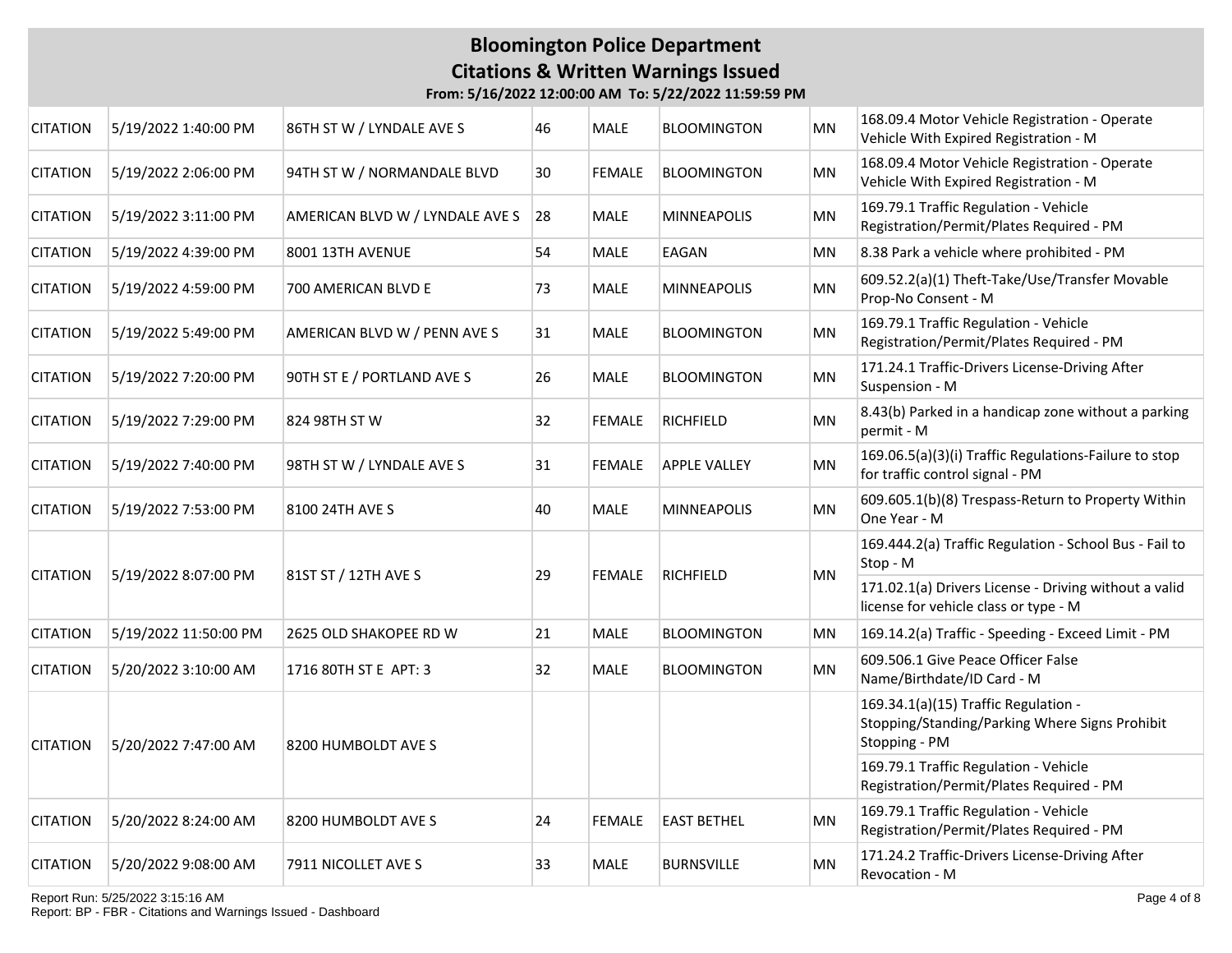| <b>CITATION</b> | 5/16/2022 9:15:00 AM  | 8534 NICOLLET AVE S                    | 60 | MALE          | <b>APPLE VALLEY</b> | MN        | 169.444.6(a) Traffic Regulation - School Bus - Owner<br>or Lessee of Violating Vehicle - PM                            |
|-----------------|-----------------------|----------------------------------------|----|---------------|---------------------|-----------|------------------------------------------------------------------------------------------------------------------------|
| <b>CITATION</b> | 5/20/2022 12:02:00 PM | 700 AMERICAN BLVD E                    | 36 | MALE          | <b>BLOOMINGTON</b>  | MN        | 609.52.2(a)(1) Theft-Take/Use/Transfer Movable<br>Prop-No Consent - M                                                  |
| <b>CITATION</b> | 5/20/2022 12:20:00 PM | XERXES AVE S / AMERICAN BLVD W         | 23 | <b>MALE</b>   | <b>NEW HOPE</b>     | MN        | 168.09.4 Motor Vehicle Registration - Operate<br>Vehicle With Expired Registration - M                                 |
|                 |                       |                                        |    |               |                     |           | 171.24.1 Traffic-Drivers License-Driving After<br>Suspension - M                                                       |
| <b>CITATION</b> | 5/20/2022 3:19:00 PM  | 700 AMERICAN BLVD E                    | 29 | <b>FEMALE</b> | <b>MOORHEAD</b>     | <b>MN</b> | 609.52.2(a)(1) Theft-Take/Use/Transfer Movable<br>Prop-No Consent - M                                                  |
| <b>CITATION</b> | 5/20/2022 3:33:00 PM  | <b>220 WEST MARKET</b>                 | 24 | <b>FEMALE</b> | <b>ROSEVILLE</b>    | MN        | 609.52.2(a)(1) Theft-Take/Use/Transfer Movable<br>Prop-No Consent - M                                                  |
| <b>CITATION</b> | 5/20/2022 4:21:00 PM  | AMERICAN BLVD E / 2ND AVE S            | 29 | MALE          | <b>LONG PRAIRIE</b> | MN        | 169.475.2(a)(3) Wireless Communications Device -<br>Access video content, images, games, software<br>applications - PM |
|                 | 5/20/2022 5:23:00 PM  | 700 AMERICAN BLVD E                    |    | <b>MALE</b>   |                     | MN        | 609.605.1(b)(8) Trespass-Return to Property Within<br>One Year - M                                                     |
| <b>CITATION</b> |                       |                                        | 36 |               | <b>MINNEAPOLIS</b>  |           | 609.52.2(a)(1) Theft-Take/Use/Transfer Movable<br>Prop-No Consent - M                                                  |
| <b>CITATION</b> | 5/20/2022 7:25:00 PM  | 700 AMERICAN BLVD E                    | 35 | <b>FEMALE</b> | <b>SAINT PAUL</b>   | MN        | 609.52.2(a)(1) Theft-Take/Use/Transfer Movable<br>Prop-No Consent - M                                                  |
| <b>CITATION</b> | 5/20/2022 8:13:00 PM  | AMERICAN BLVD E / 12TH AVE S           | 24 | <b>MALE</b>   | <b>BLOOMINGTON</b>  | <b>MN</b> | 171.24.1 Traffic-Drivers License-Driving After<br>Suspension - M                                                       |
|                 |                       |                                        |    |               |                     |           | 169.791.2(a) Traffic Regulation - Driver Must Carry<br>Proof of Insurance when Operating Vehicle - M                   |
| <b>CITATION</b> | 5/20/2022 8:32:00 PM  | OLD SHAKOPEE RD E / RIVERVIEW<br>AVE S | 16 | <b>MALE</b>   | <b>EDEN PRAIRIE</b> | MN        | 169.14.5 Traffic - Speeding - Exceed Speed Limit<br>Posted in Local Jurisdiction Speed Zones - PM                      |
| <b>CITATION</b> | 5/20/2022 8:38:00 PM  | 700 AMERICAN BLVD E                    | 23 | MALE          | <b>RICHFIELD</b>    | MN        | 609.52.2(a)(1) Theft-Take/Use/Transfer Movable<br>Prop-No Consent - M                                                  |
| <b>CITATION</b> | 5/20/2022 10:56:00 PM | OLD SHAKOPEE RD W /<br>NORMANDALE BLVD | 27 | <b>FEMALE</b> | CHAMPLIN            | MN        | 171.24.2 Traffic-Drivers License-Driving After<br>Revocation - M                                                       |
| <b>CITATION</b> | 5/20/2022 10:57:00 PM | 8155 PARK AVE S                        | 52 | MALE          | <b>BLOOMINGTON</b>  | MN        | 171.02.1(a) Drivers License - Driving without a valid<br>license for vehicle class or type - M                         |
| <b>CITATION</b> | 5/20/2022 11:02:00 PM | OLD SHAKOPEE RD W / BUSH LAKE RD 44    |    | MALE          | CRYSTAL             | <b>MN</b> | 171.24.1 Traffic-Drivers License-Driving After<br>Suspension - M                                                       |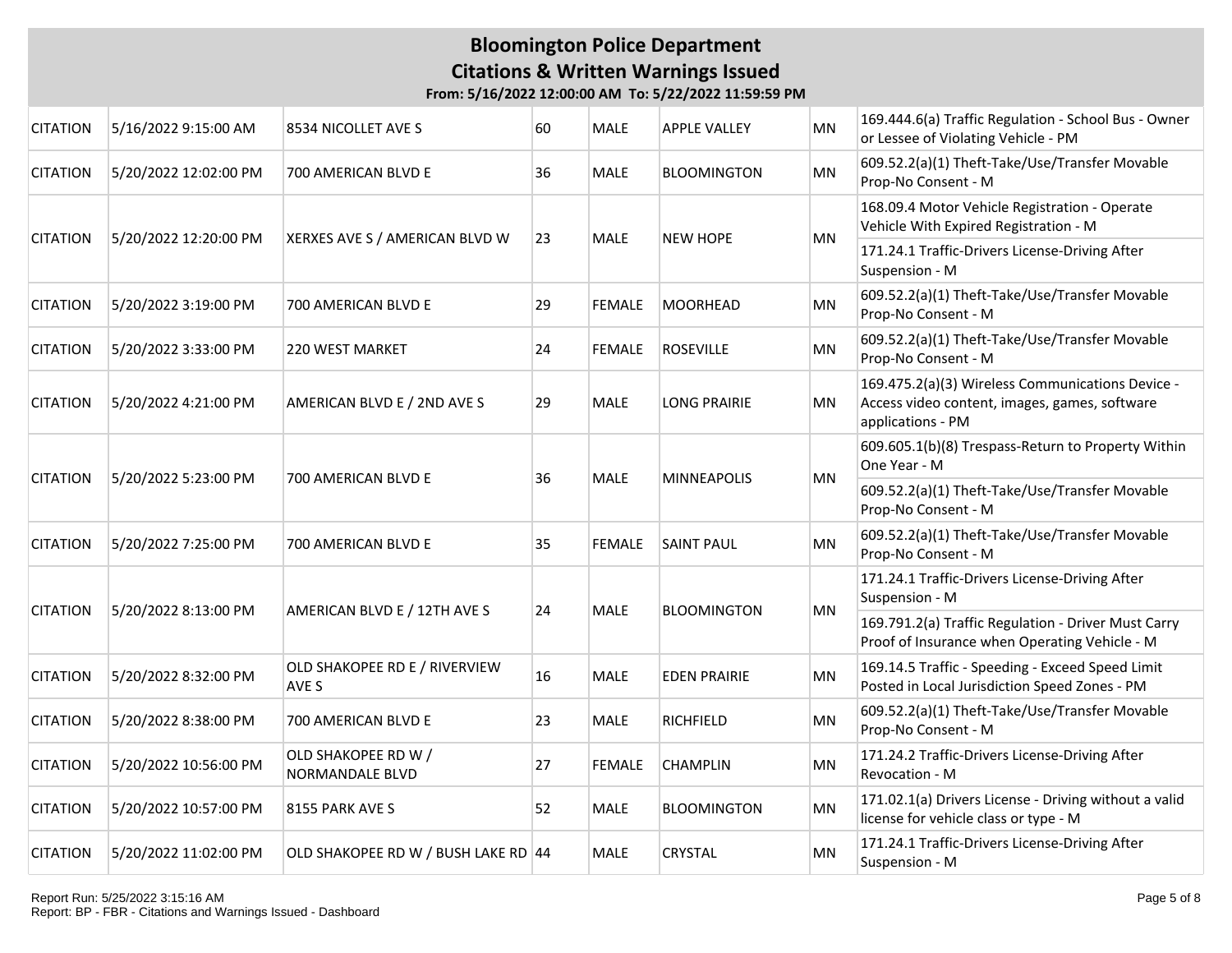| <b>CITATION</b> | 5/20/2022 11:02:00 PM | 8100 24TH AVE S                        | 62 | <b>MALE</b>   | <b>MINNEAPOLIS</b>   | <b>MN</b> | 609.605.1(b)(8) Trespass-Return to Property Within<br>One Year - M                                                  |
|-----------------|-----------------------|----------------------------------------|----|---------------|----------------------|-----------|---------------------------------------------------------------------------------------------------------------------|
|                 |                       |                                        |    | <b>FEMALE</b> |                      |           | 169A.20.1(1) Traffic - DWI - Operate Motor Vehicle<br>Under Influence of Alcohol - M                                |
| <b>CITATION</b> | 5/21/2022 1:45:00 AM  | 98TH ST W / HUMBOLDT AVE S             | 18 |               | <b>ALBERT LEA</b>    | <b>MN</b> | 169A.20.1(5) Traffic - DWI - Operate Motor Vehicle -<br>Alcohol Concentration 0.08 Within 2 Hours - M               |
|                 |                       |                                        |    |               |                      |           | 152.027.3 Drugs - Possess Over 1.4 Grams Marijuana<br>In Motor Vehicle - M                                          |
| <b>CITATION</b> | 5/21/2022 2:34:00 AM  | PENN AVE S / 84TH ST W                 | 18 | <b>MALE</b>   | <b>BROOKLYN PARK</b> | <b>MN</b> | 169.14.2(a) Traffic - Speeding - Exceed Limit - PM                                                                  |
| <b>CITATION</b> | 5/21/2022 4:11:00 AM  | 8610 HARRIET AVE S                     | 42 | <b>MALE</b>   | <b>MAPLEWOOD</b>     | <b>MN</b> | 171.24.5 Traffic-DL-Driving after cancellation-inimical<br>to public safety - GM                                    |
|                 |                       |                                        |    | MALE          |                      |           | 169A.20.1(1) Traffic - DWI - Operate Motor Vehicle<br>Under Influence of Alcohol - M                                |
| <b>CITATION</b> | 5/21/2022 5:57:00 AM  | 92ND ST / LYNDALE AVE                  | 17 |               | <b>BROOKLYN PARK</b> | <b>MN</b> | 169A.20.1(5) Traffic - DWI - Operate Motor Vehicle -<br>Alcohol Concentration 0.08 Within 2 Hours - M               |
|                 |                       |                                        |    |               |                      |           | 171.02.1(a) Drivers License - Driving without a valid<br>license for vehicle class or type - M                      |
| <b>CITATION</b> | 5/21/2022 7:48:00 AM  | 700 AMERICAN BLVD E                    | 51 | <b>MALE</b>   | <b>MINNEAPOLIS</b>   | MN        | 169.34.1(a)(15) Traffic Regulation -<br>Stopping/Standing/Parking Where Signs Prohibit<br>Stopping - PM             |
| <b>CITATION</b> | 5/21/2022 8:59:00 AM  | 700 AMERICAN BLVD E                    |    | <b>FEMALE</b> | <b>MINNEAPOLIS</b>   | MN        | 609.52.2(a)(1) Theft-Take/Use/Transfer Movable<br>Prop-No Consent - M                                               |
|                 |                       |                                        | 25 |               |                      |           | 609.605.1(b)(8) Trespass-Return to Property Within<br>One Year - M                                                  |
| <b>CITATION</b> | 5/21/2022 10:17:00 AM | 82ND ST W / IRVING AVE S               | 19 | <b>MALE</b>   | <b>BLOOMINGTON</b>   | <b>MN</b> | 171.05.1(a) Drivers' Licenses - Instruction Permit<br>Violations - Persons 18 Years or Older - Requirements<br>$-M$ |
| <b>CITATION</b> | 5/21/2022 12:48:00 PM | 330 EAST BROADWAY                      | 59 | <b>MALE</b>   | ST.PAUL              | <b>MN</b> | 609.52.2(a)(1) Theft-Take/Use/Transfer Movable<br>Prop-No Consent - M                                               |
| <b>CITATION</b> | 5/21/2022 1:42:00 PM  | INTERSTATE 494 EB / PORTLAND AVE<br>S. | 24 | <b>MALE</b>   | <b>BURNSVILLE</b>    | <b>MN</b> | 169.791.2(a) Traffic Regulation - Driver Must Carry<br>Proof of Insurance when Operating Vehicle - M                |
| <b>CITATION</b> | 5/21/2022 2:35:00 PM  | 98TH ST W / INTERSTATE 35W NB          | 33 | MALE          | <b>MINNEAPOLIS</b>   | <b>MN</b> | 171.24.2 Traffic-Drivers License-Driving After<br>Revocation - M                                                    |
| <b>CITATION</b> | 5/21/2022 4:48:00 PM  | NORMANDALE BLVD / 84TH ST              | 28 | <b>MALE</b>   | <b>BURNSVILLE</b>    | <b>MN</b> | 171.24.2 Traffic-Drivers License-Driving After<br>Revocation - M                                                    |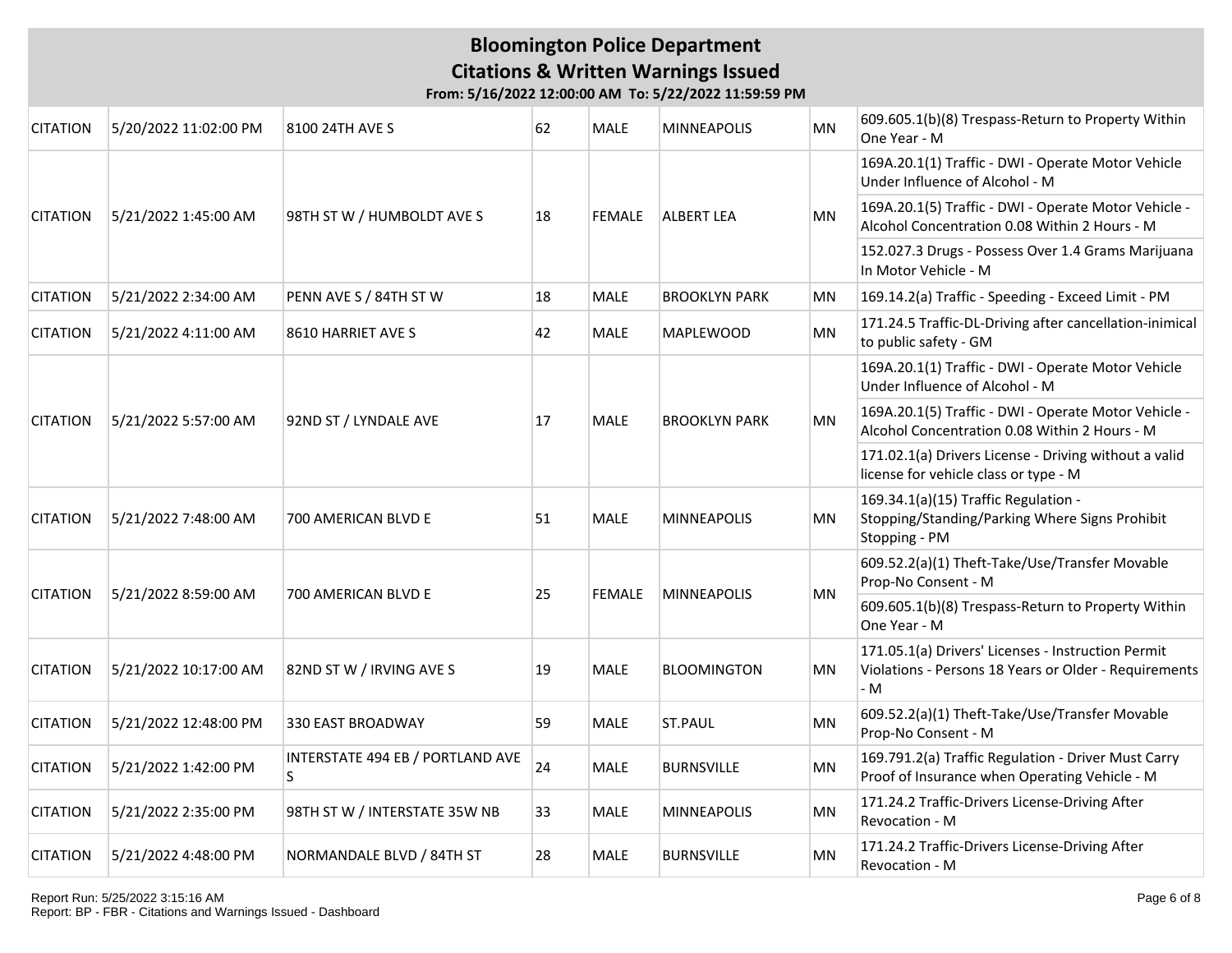| <b>CITATION</b> | 5/21/2022 4:48:00 PM  | NORMANDALE BLVD / 84TH ST                 | 28 | <b>MALE</b>   | <b>BURNSVILLE</b>  | MN        | 169.14.2(a) Traffic - Speeding - Exceed Limit - PM                                                                 |
|-----------------|-----------------------|-------------------------------------------|----|---------------|--------------------|-----------|--------------------------------------------------------------------------------------------------------------------|
| <b>CITATION</b> | 5/21/2022 6:33:00 PM  | 8151 28TH AVE S                           | 31 | MALE          | <b>MINNEAPOLIS</b> | MN        | 169.18.6(a) Traffic Regulation - Driving Wrong Way<br>on One Way Street - PM                                       |
| <b>CITATION</b> | 5/21/2022 7:05:00 PM  | 112 EAST BROADWAY                         | 35 | <b>FEMALE</b> | <b>PRINCETON</b>   | MN        | 609.52.2(a)(1) Theft-Take/Use/Transfer Movable<br>Prop-No Consent - M                                              |
| <b>CITATION</b> | 5/21/2022 7:53:00 PM  | 7815 NICOLLET AVE S                       | 38 | <b>FEMALE</b> | <b>BLOOMINGON</b>  | MN        | 169.797.3 Traffic Regulation-Uninsured Vehicle-<br>Driver Violation - M                                            |
| <b>CITATION</b> | 5/21/2022 11:05:00 PM | 700 AMERICAN BLVD E                       | 32 | MALE          | <b>MINNEAPOLIS</b> | <b>MN</b> | 609.52.2(a)(1) Theft-Take/Use/Transfer Movable<br>Prop-No Consent - M                                              |
| <b>CITATION</b> | 5/22/2022 12:40:00 AM | 85TH ST W / LYNDALE AVE S                 | 42 | <b>FEMALE</b> | <b>MINNEAPOLIS</b> | MN        | 171.24.2 Traffic-Drivers License-Driving After<br>Revocation - M                                                   |
| <b>CITATION</b> | 5/22/2022 10:59:00 AM | INTERSTATE 494 EB / NICOLLET AVE S 27     |    | <b>FEMALE</b> | <b>MINNEAPOLIS</b> | MN        | 169.79.1 Traffic Regulation - Vehicle<br>Registration/Permit/Plates Required - PM                                  |
| <b>CITATION</b> | 5/22/2022 11:30:00 AM | 1900-B 86TH ST E                          | 42 | <b>MALE</b>   | <b>MINNEAPOLIS</b> | MN        | 171.24.1 Traffic-Drivers License-Driving After<br>Suspension - M                                                   |
| <b>CITATION</b> | 5/22/2022 1:10:00 PM  | 24TH AVE S / LINDAU LN                    |    | <b>MALE</b>   | <b>BLOOMINGTON</b> | MN        | 171.11 Drivers' Licenses - Failure to Obtain New<br>Driver's License after Changing Name or Address - M            |
|                 |                       |                                           | 27 |               |                    |           | 169.791.2(a) Traffic Regulation - Driver Must Carry<br>Proof of Insurance when Operating Vehicle - M               |
|                 | 5/22/2022 1:51:00 PM  | 700 AMERICAN BLVD E                       | 33 | <b>MALE</b>   |                    |           | 609.52.2(a)(1) Theft-Take/Use/Transfer Movable<br>Prop-No Consent - M                                              |
| <b>CITATION</b> |                       |                                           |    |               | <b>MINNEAPOLIS</b> | MN        | 609.605.1(b)(8) Trespass-Return to Property Within<br>One Year - M                                                 |
| <b>CITATION</b> | 5/22/2022 2:30:00 PM  | AMERICAN BLVD E / 34TH AVE S              | 58 | <b>MALE</b>   | <b>ST PAUL</b>     | <b>MN</b> | 171.24.2 Traffic-Drivers License-Driving After<br>Revocation - M                                                   |
|                 |                       | 84TH ST W / JOHNSON AVE S                 |    |               |                    |           | 168.09.4 Motor Vehicle Registration - Operate<br>Vehicle With Expired Registration - M                             |
| <b>CITATION</b> | 5/22/2022 2:42:00 PM  |                                           | 27 | <b>MALE</b>   | <b>MINNEAPOLIS</b> | MN        | 171.05.1(a) Drivers' Licenses - Instruction Permit<br>Violations - Persons 18 Years or Older - Requirements<br>- M |
|                 | 5/22/2022 3:22:00 PM  | NORMANDALE BLVD / AMERICAN<br><b>BLVD</b> |    |               |                    |           | 171.24.2 Traffic-Drivers License-Driving After<br>Revocation - M                                                   |
| <b>CITATION</b> |                       |                                           | 23 | <b>MALE</b>   | <b>FRIDLEY</b>     | MN        | 169.14.5 Traffic - Speeding - Exceed Speed Limit<br>Posted in Local Jurisdiction Speed Zones - PM                  |